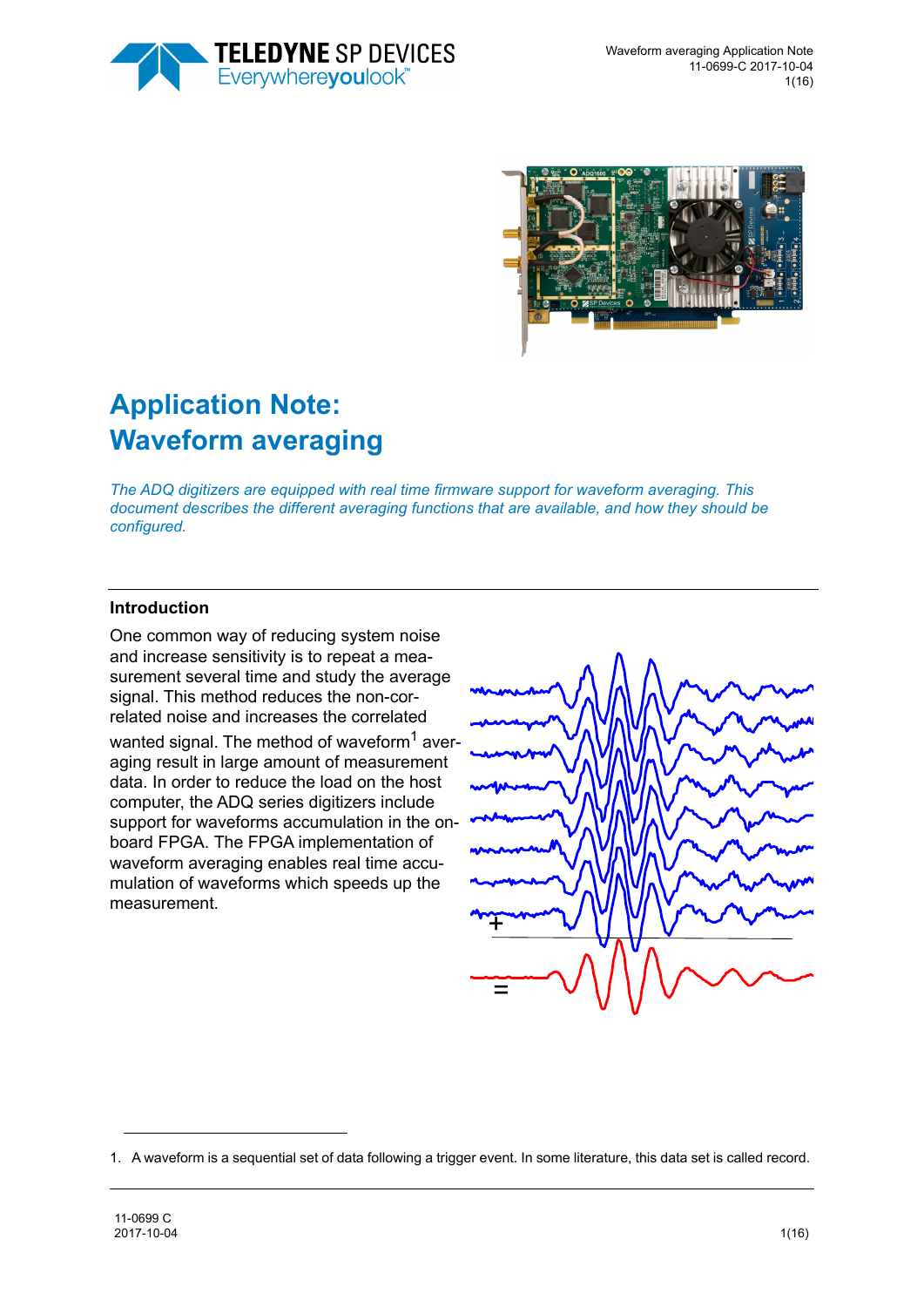

#### **Table of Contents**

| 1   |  |
|-----|--|
| 1.1 |  |
| 1.2 |  |
| 1.3 |  |
| 1.4 |  |
| 1.5 |  |
| 1.6 |  |
| 1.7 |  |
| 1.8 |  |
| 2   |  |
| 2.1 |  |
| 2.2 |  |
| 2.3 |  |
| 2.4 |  |
| 2.5 |  |
| 3   |  |
| 3.1 |  |
| 3.2 |  |
| 3.3 |  |
| 3.4 |  |
| 3.5 |  |
| 3.6 |  |
| 4   |  |
| 4.1 |  |
| 4.2 |  |
| 4.3 |  |
| 4.4 |  |
| 4.5 |  |
| 5   |  |
| 5.1 |  |
| 5.2 |  |
| 6   |  |
| 6.1 |  |
| 6.2 |  |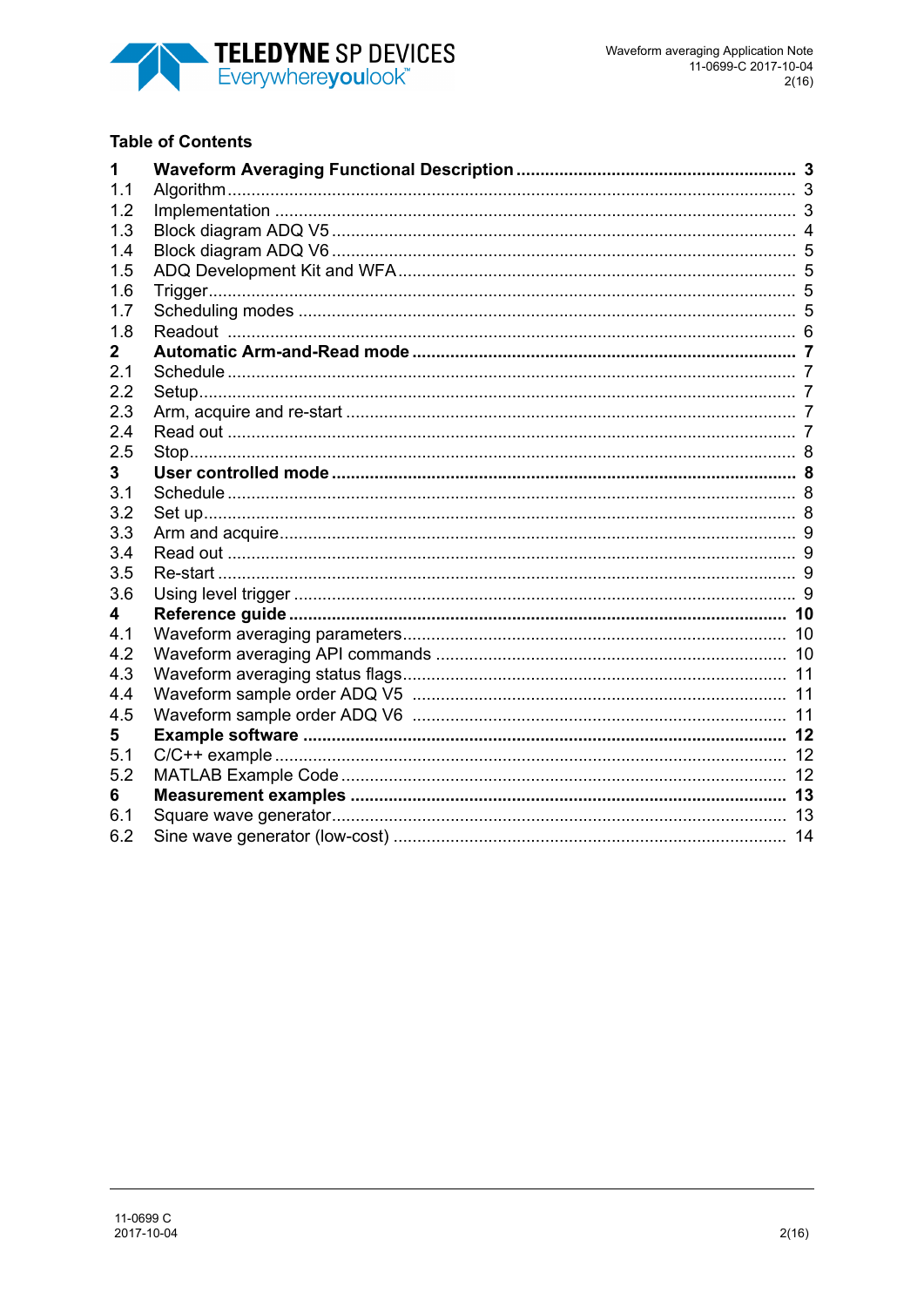

# **1 Waveform Averaging Functional Description**

## **1.1 Algorithm**

A waveform is defined as a series of consecutive samples. The averaging algorithm calculates the average of a set of M waveforms. For each sample, n, the average value  $Y_n$  is calculated as in **[\(1\)](#page-2-0)**.

<span id="page-2-0"></span>
$$
Y_n = (X_{1,n} + X_{1,n} + X_{1,n} + ... + X_{M,n}) / M
$$
 (1)

The FPGA firmware implementation only contains accumulation. The division operation in the averaging algorithm is seldom required in the application and is left to the user to implement in software. The hardware operation is (see **[Figure 1](#page-2-1)**):

- 1. read from the accumulator
- 2. add the ADC sample
- 3. write the result to the accumulator
- 4. repeat for the next sample.

The operation is repeated until the end of the waveform. The system waits for next trigger and then starts the process of accumulating the next waveform.

When all waveforms are accumulated, data is read by the host PC.



<span id="page-2-1"></span>**Figure 1: WFA block diagram** 

#### **1.2 Implementation**

The block diagram of the accumulator is in **[Figure 1](#page-2-1)**. Addition is done in the sample rate of the ADC. The accumulators are 32 bit. The accumulator is a RAM (not FIFO).

Between the waveforms, there is a re-arm time that has to be considered when scheduling the operation.

After the last waveform, the last result has to be read out to the host PC before a new acquisition may start. This rearm time may be longer. If the unit support double buffering, the re-arm time for a new accumulation is the same as between waveforms. Double buffering has a sep-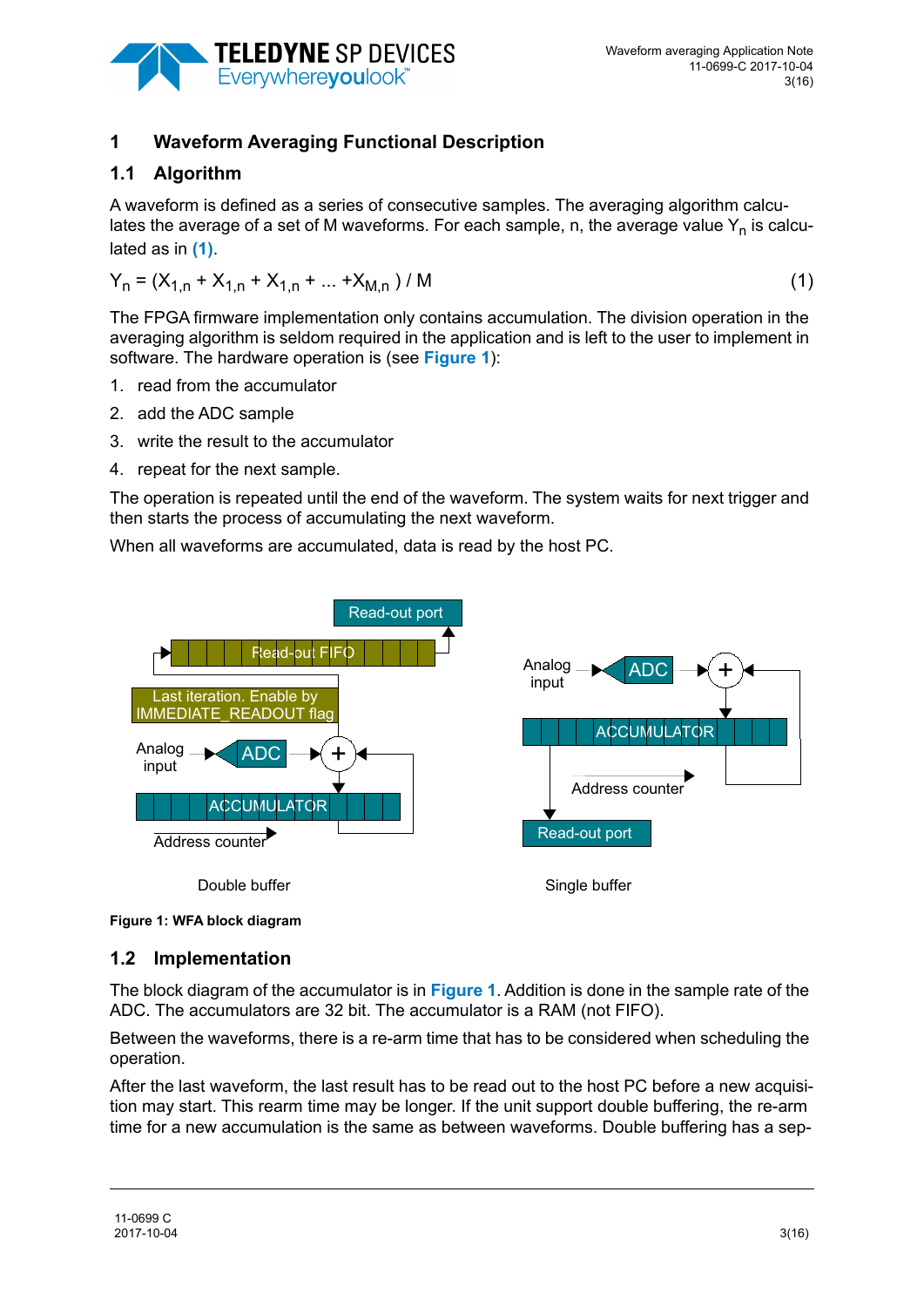

arate read-out FIFO, to which data is written at the last accumulation. Enable double buffer by setting the flag for immediate read out, see **[Table 3](#page-11-0)**.

See **[Table 1](#page-10-0)** for parameters for each digitizer model.

## **1.3 Block diagram ADQ V5**

**[Figure 2](#page-3-0)** shows the location of the Waveform Averaging block in the first FPGA of the ADQ V5 digitizer family. Default mode of the digitizer is to bypass the Waveform Averaging block. The second FPGA contains the host interface.



ADX ADX available in ADQ112 and ADQ114 only Decimation Decimation available in ADQ214 only

<span id="page-3-0"></span>**Figure 2: ADQ V5 digitizer family; FPGA#1 block diagram placing the WFA**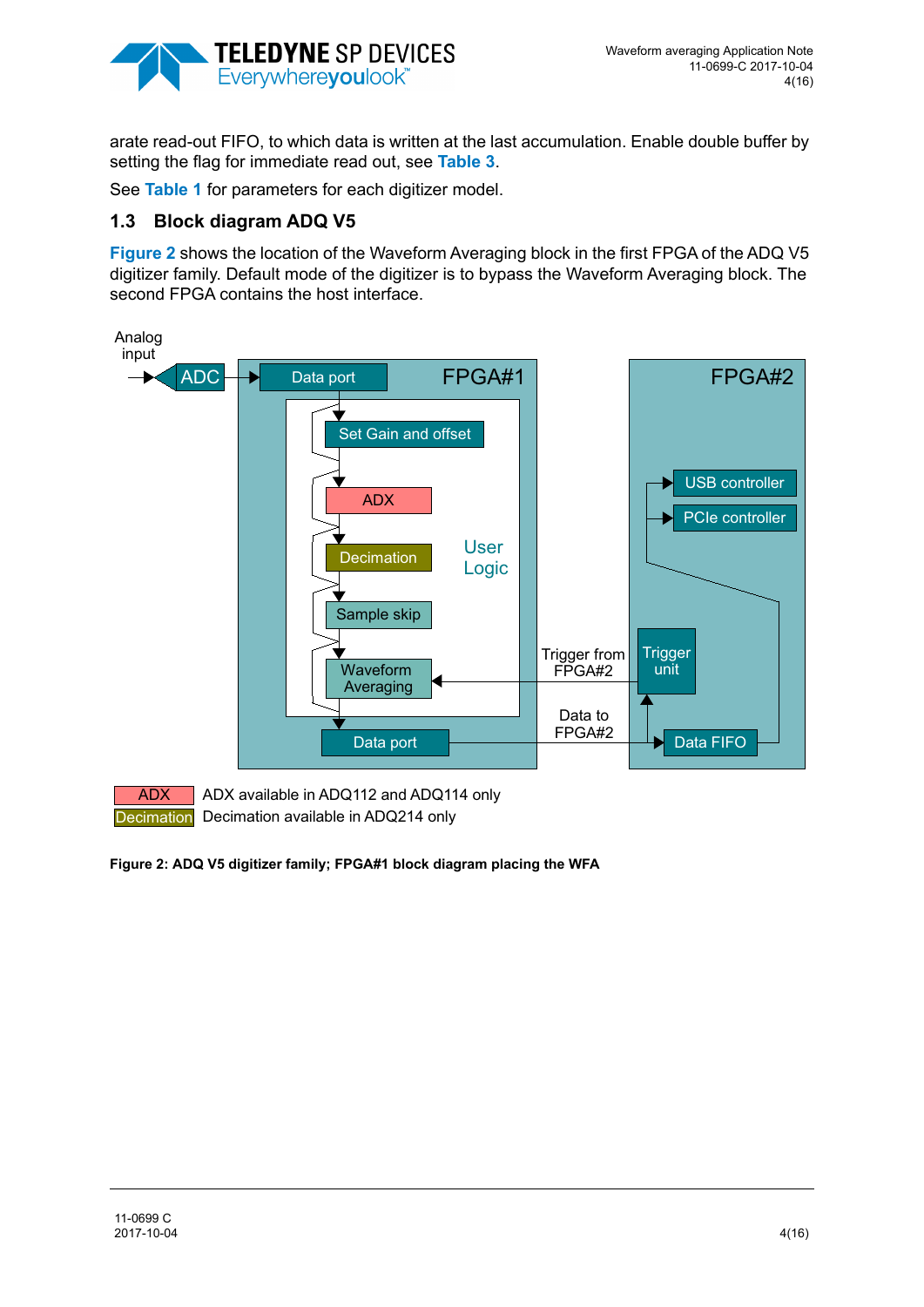

# **1.4 Block diagram ADQ V6**

**[Figure 3](#page-4-0)** shows the location of the Waveform Averaging block in the FPGA of the ADQ V6 digitizer family. Default mode of the digitizer is to bypass the Waveform Averaging block.



<span id="page-4-0"></span>**Figure 3: ADQ V6 digitizer family; block diagram placing the WFA**

# **1.5 ADQ Development Kit and WFA**

The ADQ Development Kit is a separate tool for designing custom function in the FPGA of the digitizer. The ADQ Development Kit contains necessary digitizer functions and opens an area for custom function. The area is called user logic. The WFA block is placed as a predefined block inside the user logic. This mean that it is possible to interact with custom functions.

ADQ Development Kit is purchased separately.

#### **1.6 Trigger**

Waveform Averaging can be used with most of the trigger modes supported by the digitizer. At an accepted trigger, the waveform is accumulated in the accumulation RAM.

#### **1.7 Scheduling modes**

There are two scheduling modes in which waveform averaging can operate:

**Automatic arm and read mode:** After each completed measurement, the content of the accumulator is automatically sent to the host PC over the streaming interface. The waveform averaging unit is automatically rearmed and ready to start the next batch. Automatic arm and read is preferably used in situations when there is little risk of overflowing the output interface. See **[Section 2](#page-6-0)** for more details.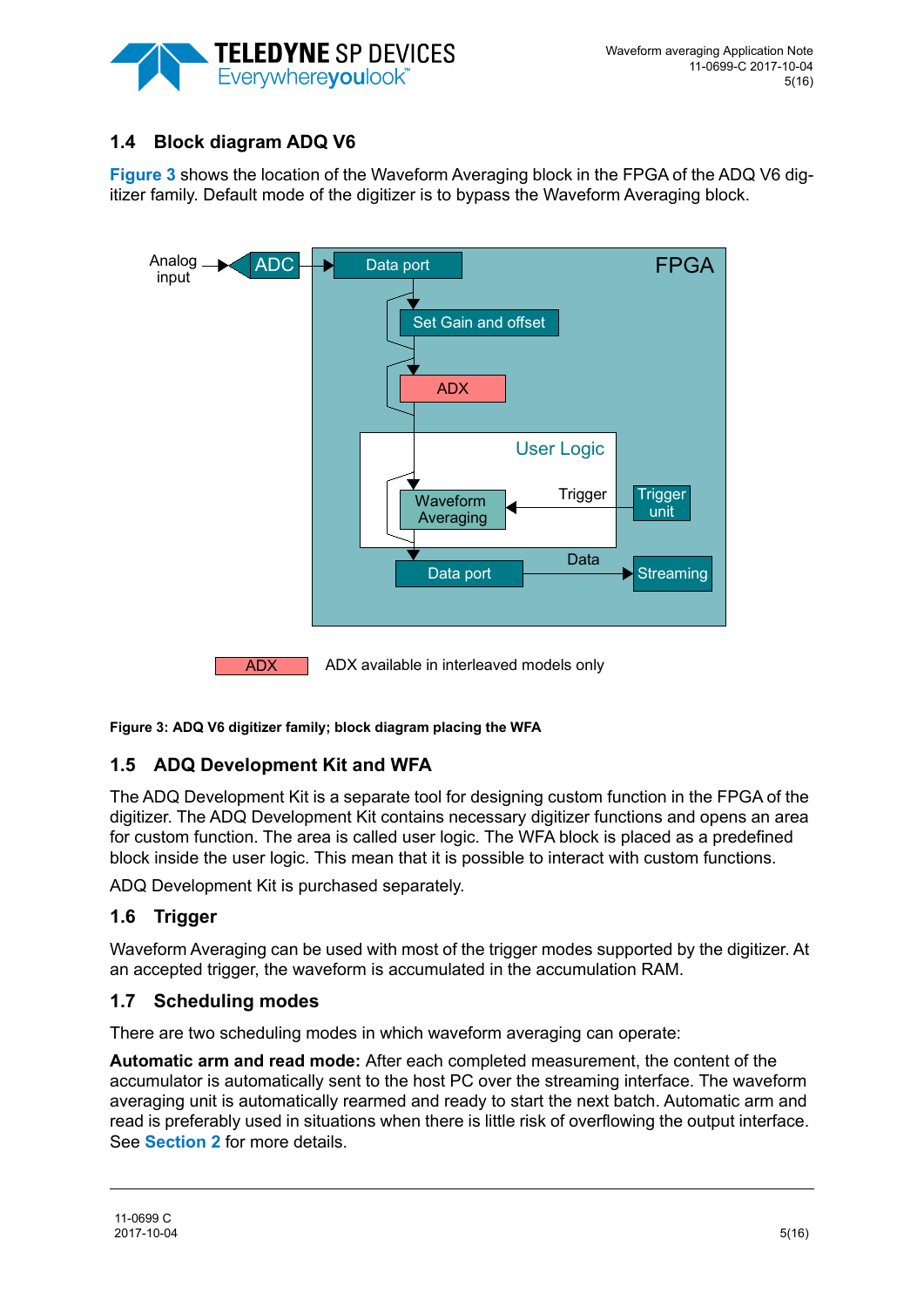

**User controlled mode:** The user controls the readout of the averaged waveform and re-arms the WFA through software commands. The user controlled mode is often used when focus lies at reading and processing one particular waveform at a time. This also gives the control to the user to schedule the next acquisition. See **[Section 3](#page-7-0)** for more details.

The mode is selected by setting the status flags, **[Section 5.3](#page-11-1)**.

# **1.8 Readout**

The accumulated values can be streamed to the host PC or transfered manually by a user command. The streaming mode means that the host application is ready and waiting for the digitizer to be ready to send data. The real time process of acquisition is then in control. In the manual operation, the host application checks if there is data and transfer it by a command. The host application is then in control. The physical link can be either USB2.0 or PCIe, depending on digitizer form factor.

In streaming mode, host PC has to be prepared to accept data before the WFA is started. The WFA data output is real time scheduled and does not wait for the host to be ready. The accumulator size is 32 bits. Thus the accumulated data is 32 bits per word.

The link out from the WFA $12$  to the host interface is a circuit switched fixed rate link but the link to the host PC is packet based. To handle the data reorganization, there is a FIFO in the FPGA#2 of 8kSamples. Set the speed out from the WFA block by the flags in **[Section 5.3](#page-11-1)**. The FAST setting is based on the sample rate from each device. Since the word length is doubled, the number of samples is effectively half but the data rate in Bytes/s is preserved. The settings MEDUIM is a data rate reduction by 10x and SLOW is 100x.

Streaming over USB2.0 requires 512 bytes per packet. This means that the waveform length has to be set in steps of 128 samples (4 bytes per sample).

Streaming over PCIe (in PCIe slot of PC or in cPCIe/PXIe chassis) requires packets in multiples of 128 bytes,. This means that the waveform length is incremented in steps of 32 samples.

<sup>1.</sup> For ADQ V5, this is the link between FPGA#1 and FPGA#2, **[Figure 2](#page-3-0)**.

<sup>2.</sup> For ADQ V6, this is the link from WFA to host interfaces, **[Figure 3](#page-4-0)**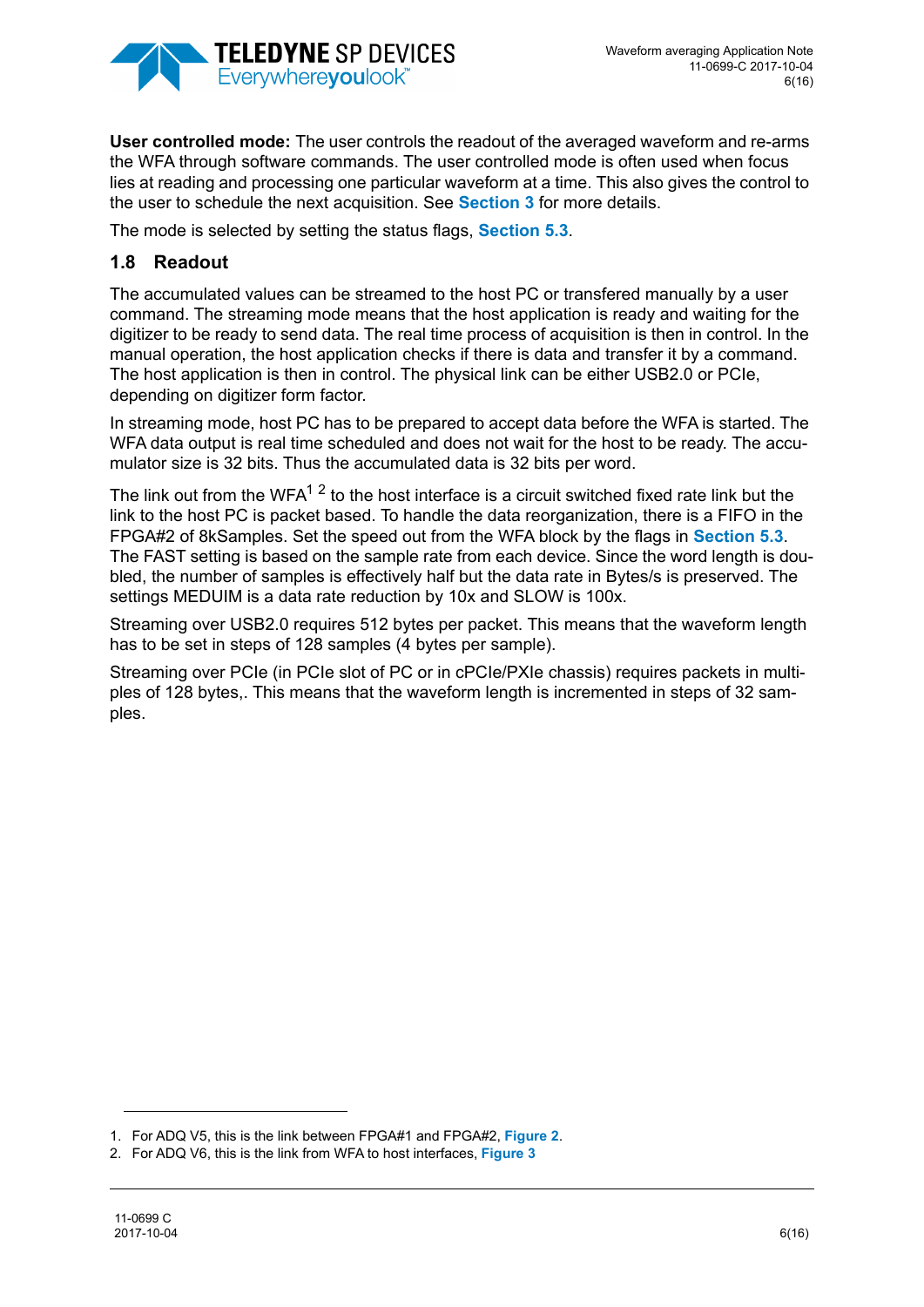

# <span id="page-6-0"></span>**2 Automatic Arm-and-Read mode**

# **2.1 Schedule**

In the Automatic Arm-and-Read mode, the schedule in **[Figure 4](#page-6-1)** is used.



<span id="page-6-1"></span>**Figure 4: Auto arm and read timing** 

# **2.2 Setup**

Set up the waveform averaging. In **[Figure 4](#page-6-1)**, an example with accumulation of 2 waveforms is shown. Set the flags according to **[Table 3](#page-11-0)**.

Set up the selected trigger using the trigger control commands<sup>1</sup>.

Set up streaming by the SetStreamStatus() command.

Set up the host PC to be ready to receive the data.

# **2.3 Arm, acquire and re-start**

As soon as the arm command has been sent, triggers are accepted. When the requested number of waveforms has been acquired and data is pushed out of the accumulator, the WFA is automatically re-armed and acquisition starts again.

# **2.4 Read out**

The readout is initiated automatically. The readout-time depends on the host PC capacity to receive data. The readout rate can be controlled by flags in the waveform setup.

Select double buffer with the flag for immediate readout.

<sup>1.</sup> Note for ADQ V5 only: Level trigger is not allowed in Automatic Arm and Read mode.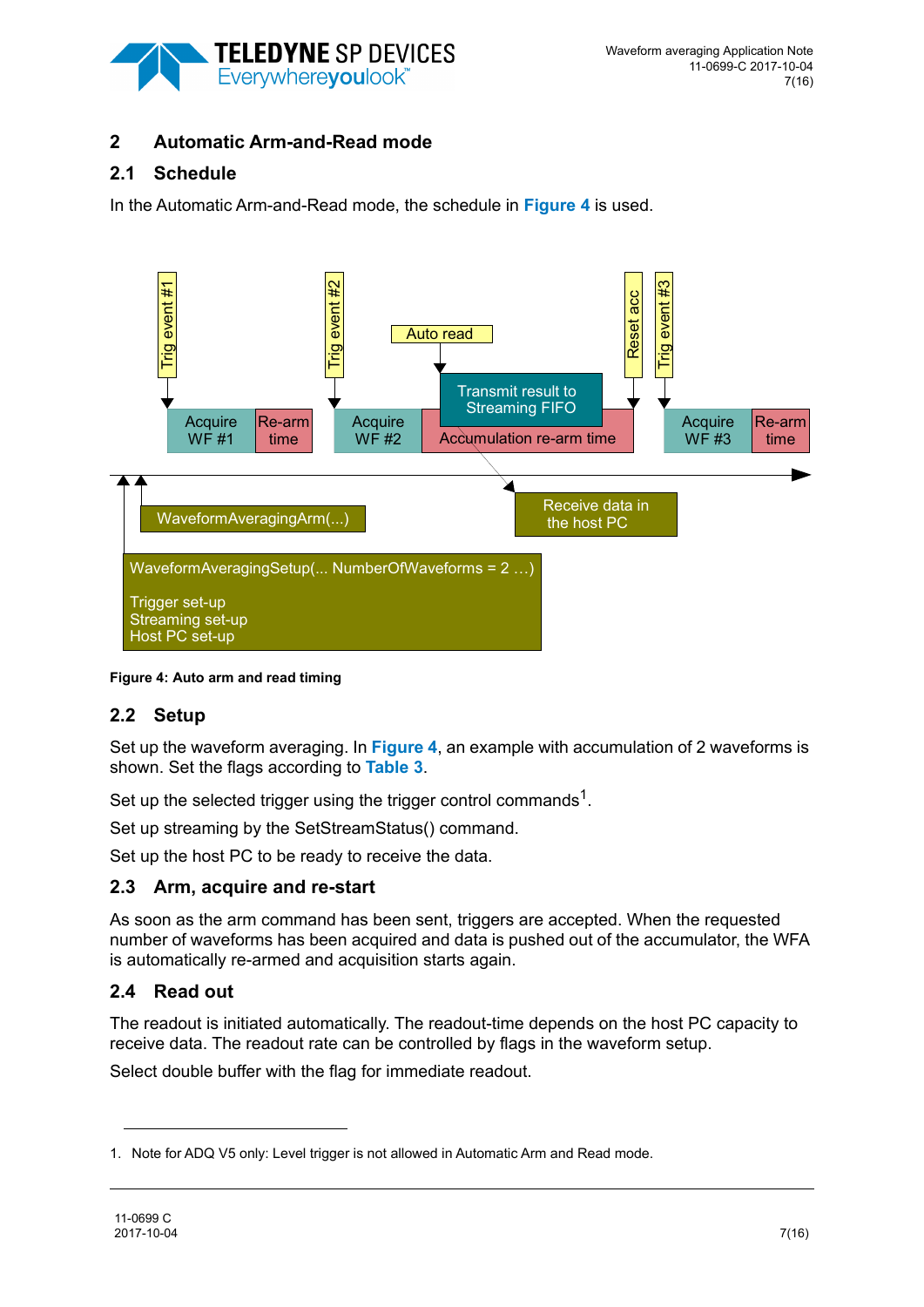

Data is pushed out from the accumulator to the streaming FIFO at a fixed rate.If data is not read, the FIFO will overflow and data will be lost. This situation can be detected by the Get-StreamOverflow() command.

# **2.5 Stop**

Stopping the transfer has to be done in a controlled way. Otherwise buffers may not be emptied correctly. If this is neglected, restarting the acquisition will result in corrupt data. Procedure to shut down is:

- 1. Issue a schedule shut down by WaveformAveragingShutdown().
- 2. Read the last waveform.
- 3. Wait for the in-idle-state flag. Poll this flag by the WaveforAveragingGetStatus() command.
- 4. Send the dis-arm command WaveformAveragingDisarm().

## <span id="page-7-0"></span>**3 User controlled mode**

#### **3.1 Schedule**

In the user controlled mode, the schedule in **[Figure 5](#page-7-1)** is used.



#### <span id="page-7-1"></span>**Figure 5: User arm and read timing**

#### **3.2 Set up**

Set up the selected trigger using the trigger control commands.

Set up the waveform averaging. In **[Figure 5](#page-7-1)**, an example with accumulation of 2 waveforms is shown. Set the flags according to **[Table 3](#page-11-0)**.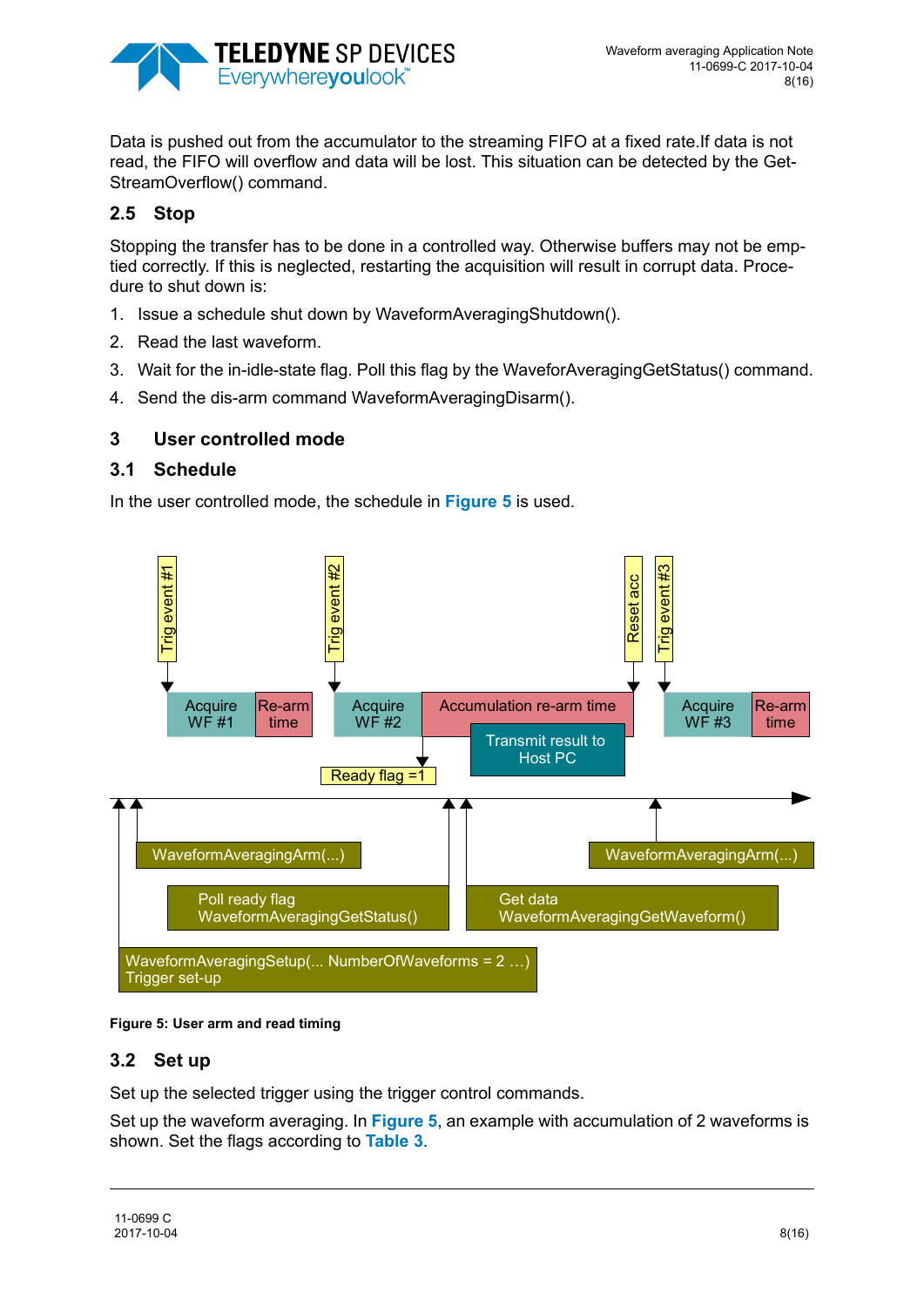

# **3.3 Arm and acquire**

As soon as the arm command has been sent, triggers are accepted. When the requested number of waveforms has been acquired, the ready flag is set.

## **3.4 Read out**

Poll the ready flag by the command WaveformAveragingGetStatus() to check that the acqusition is completed. Read out the waveform by the command WaveformAveragingGetWaveform(). After the get waveform command has been sent, the entire accumulator is sent to the PC. Set the read out speed flags to match the data rate of the link to the host PC.

Double buffering (available on some units) is not possible to use in User controlled mode.

## **3.5 Re-start**

The restart is done manually by sending an arm command.

## **3.6 Using level trigger**

When using level trigger, the waveform averaging sets the device in data format 0. Therefore the data format has to be set to 0 when configuring the level trigger.

When reading waveform data, the data format is set to 32 bits by the reading function.

This operations is only required for level trigger. For other trigger options, the data format is maintained the same (32 bits) during the entire operation.

## **4 Threshold**

There is a threshold function before the WFA This is a non-linear operation for suppressing noise. The function operates for both positive and negative pulses.

A signal outside a threshold is set to a pre-defined value. Preferably this is the same as the baseline for DBS.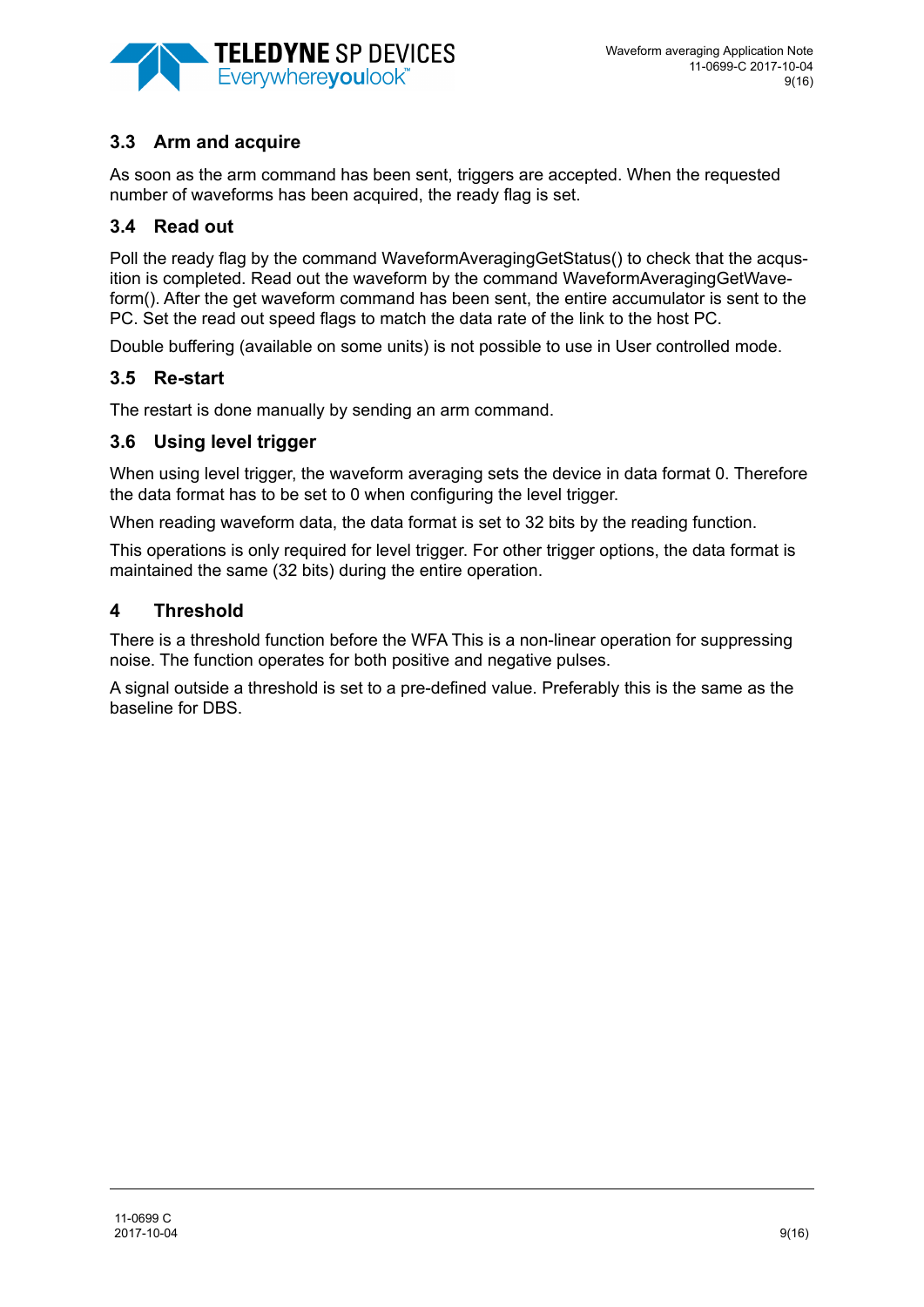





**Figure 6: Signal flow**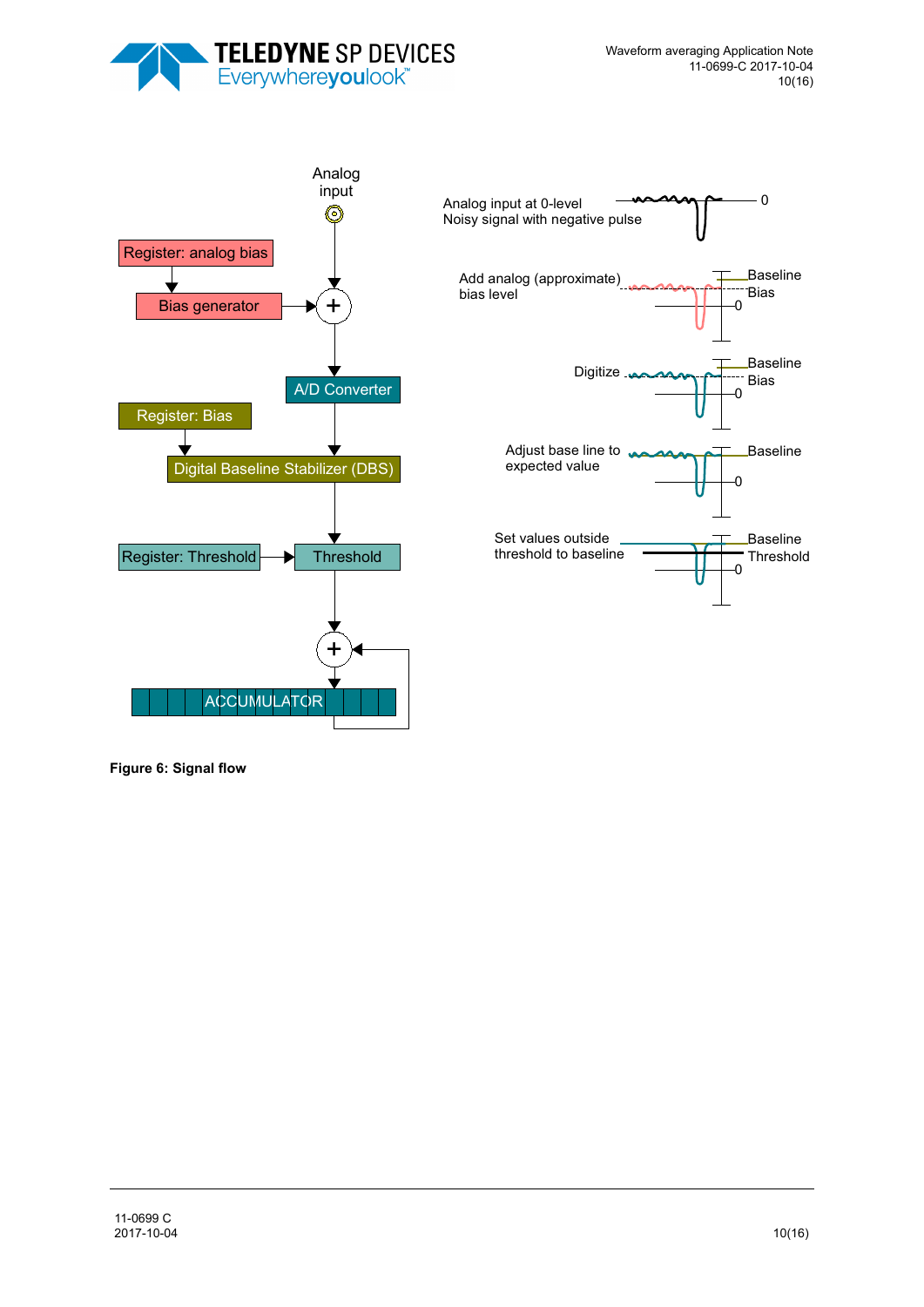

# **5 Reference guide**

# **5.1 Waveform averaging parameters**

| <b>MODEL</b>                            | <b>ADQ114</b><br>(ADQ112) | <b>ADQ214</b><br>(ADQ212)   | <b>ADQ412</b><br>4 CH (2 CH) | ADQ1600                     | ADQ108 <sup>1</sup>         | UNIT        |
|-----------------------------------------|---------------------------|-----------------------------|------------------------------|-----------------------------|-----------------------------|-------------|
| Waveforms                               | 65535                     | 65535                       | 65535                        | 65535                       | 65535                       | Waveforms   |
| Waveform length                         | 65536                     | 32768                       | 8192 (16384)                 | 196608                      | 65535                       | Samples     |
| Input data <sup>2</sup>                 | 16                        | 16                          | 16                           | 16                          | 16                          | <b>Bits</b> |
| Output data                             | 32                        | 32                          | 32                           | 32                          | 32                          | <b>Bits</b> |
| Pre-trigger length                      | 1920                      | 960                         | 7680                         | 4096                        | 4096                        | Samples     |
| Trigger delay max                       | 262140                    | 131070                      | 1048560                      | 1048576                     | 1048576                     | Samples     |
| Pre-trigger and<br>delay Increment      | 4                         | $\overline{2}$              | 8(16)                        | 8                           | 16                          | Samples     |
| Re-arm time<br>between<br>waveforms     | 20(15)                    | 20(15)                      | 20                           | 45                          | 20                          | ns          |
| Re-arm time<br>between<br>accumulations | 20 (15) ns                | min 2 x<br>waveform<br>time | min 2 x<br>waveform<br>time  | min 2 x<br>waveform<br>time | min 2 x<br>waveform<br>time |             |
| Trigger <sup>3</sup>                    | SW/Ext/<br>Level/ Int     | SW/Ext/<br>Level/ Int       | SW/Ext/Int                   | SW/Ext/Int                  | SW/Ext/Int                  |             |
| Trigger resolution                      | Sample                    | Sample                      | Sample                       | Sample                      | Sample                      |             |
| Double buffer                           | <b>YES</b>                | <b>NO</b>                   | <b>NO</b>                    | NO.                         | NO.                         |             |

#### <span id="page-10-0"></span>**Table 1: ADQ WFA parameters.**

- 1. Availability of WFA TBC
- 2. Input data is always MSB aligned 16 bit format regardless of the resolution of the digitizer.
- 3. Level Trigger Mode is not allowed in Automatic arm-and-read mode. To use level trigger, data format must be switched between averaging phase and readout phase.

# **5.2 Waveform averaging API commands**

| <b>API COMMAND</b>            | <b>DESCRIPTION</b>                     |
|-------------------------------|----------------------------------------|
| WaveformAveragingSetup        | Set up the waveform averaging          |
| WaveformAveragingArm          | Start to accept triggers               |
| WaveformAveragingDisarm       | Stop accepting triggers                |
| WaveformAveragingStartReadout | Start reading data                     |
| WaveformAveragingGetWaveform  | Read out the accumulated record        |
| WaveformAveragingGetStatus    | Check status of Waveform averaging     |
| WaveformAveragingShutdown     | Shut down automatic arm and read mode. |

#### **Table 2: List of WFA commands. See ADQ API user's guide for a complete list**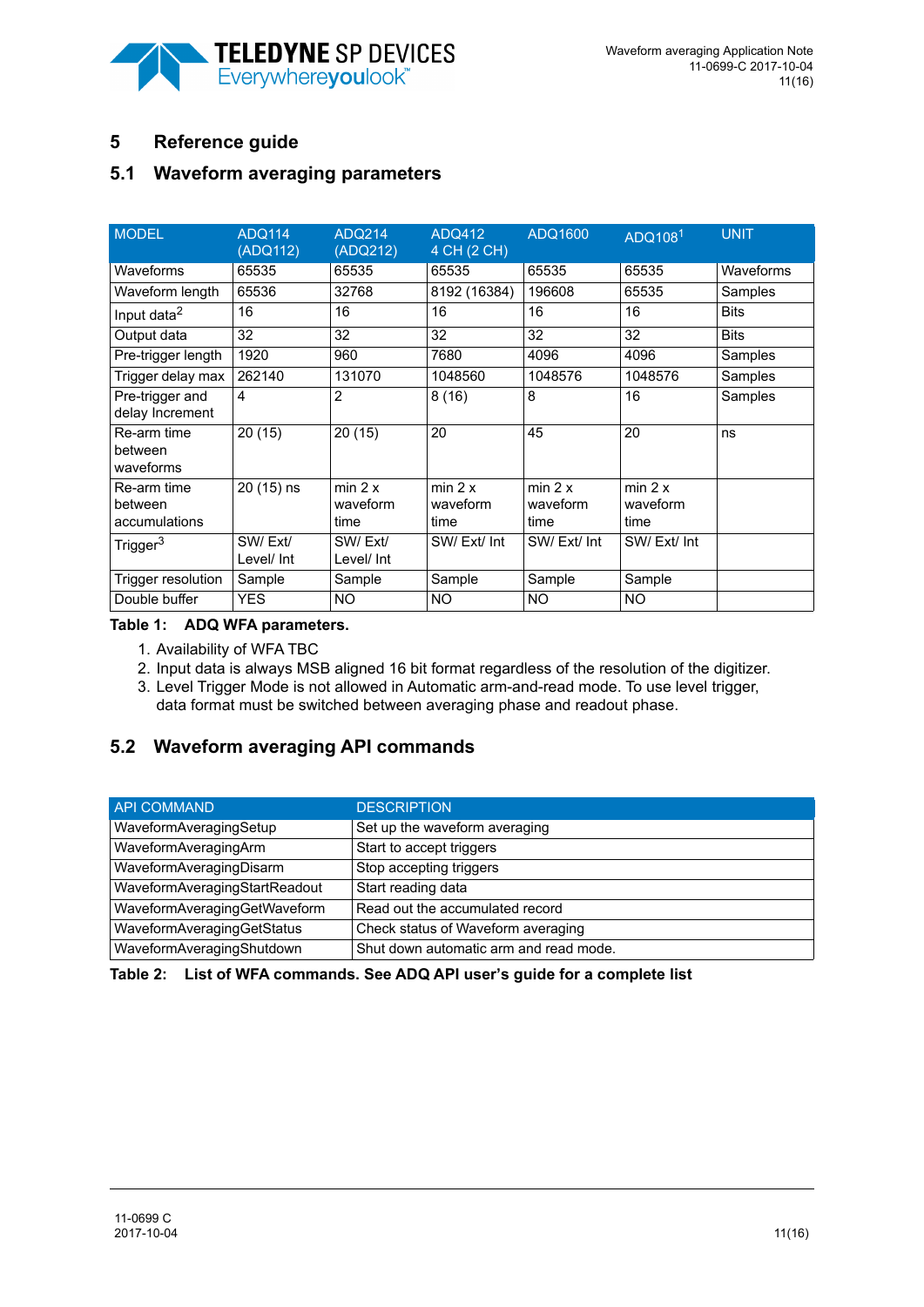

# <span id="page-11-1"></span>**5.3 Waveform averaging status flags**

| <b>FLAG NAME</b>               | <b>DESCRIPTION</b>                         | <b>BIT</b> | <b>USER</b><br><b>CONTROL</b>   | <b>AUTO ARM</b><br><b>AND READ</b> |
|--------------------------------|--------------------------------------------|------------|---------------------------------|------------------------------------|
| COMPENSATE_EXT_TRIG            | Compensate for external trigger<br>latency | 0x0001     | 1 for external trig<br>$0$ else | 1 for external trig<br>$0$ else    |
| COMPENSATE LEVEL TRIG          | Compensate for level trigger<br>latency    | 0x0002     | 1 for level trig<br>$0$ else    | $\Omega$                           |
| READOUT FAST                   | Streaming read-out speed from              | 0x0004     | System                          | System                             |
| READOUT MEDIUM                 | accumulator to FIFO                        | 0x0008     | dependent.                      | dependent.                         |
| READOUT SLOW                   |                                            | 0x0010     | Select slow for<br>USB.         | Select slow for<br>USB.            |
| ENABLE LEVEL TRIGGER           | Enable level trigger (ADQ V5<br>only)      | 0x0020     | 1 for level trig                | $\Omega$                           |
| ENABLE GET WAVEFORM            | Enable read-out of waveforms               | 0x0040     |                                 | 0                                  |
| ENABLE AUTOARMNREAD            | Enable auto arm and read<br>mode           | 0x0080     | $\Omega$                        | 1                                  |
| READOUT A ONLY                 | Select channel A only                      | 0x0100     | User's choice                   | User's choice                      |
| READOUT B ONLY                 | Select channel B only                      | 0x0200     | User's choice                   | User's choice                      |
| IMMEDIATE READOUT <sup>1</sup> | Select double buffer                       | 0x0400     | 0                               | User's choice                      |

<span id="page-11-0"></span>**Table 3: List of WFA flags. See ADQ API user's guide for a comprehensive description.** 

1. Available on some models only.

## **5.4 Waveform sample order ADQ V5**

There are several ADC configurations that can be connected to the waveform averaging block resulting in different operational modes. The result is that the real sample order is different in different configurations, **[Table 4](#page-11-2)**. The output signals from the ADQ V5 digitizer family output has to be re-ordered. waveform samples in the order (Channel A & B)

| <b>MODEL</b>    | <b>SAMPLE ORDER</b>     | <b>MODE</b>           |
|-----------------|-------------------------|-----------------------|
| ADQ214 / ADQ212 | A0 A1 A2 A3 A4 A5 A6 A7 | Readout A only        |
| ADQ214 / ADQ212 | B0 B1 B2 B3 B4 B5 B6 B7 | Readout B only        |
| ADQ214 / ADQ212 | A0 A1 B0 B1 A2 A3 B2 B3 | l Readout 2 channels. |
| ADQ114 / ADQ112 | A0 A2 A1 A3 A4 A6 A5 A7 | All modes             |

<span id="page-11-2"></span>**Table 4: ADQ V5 digitizer family output sample order.** 

In user controlled mode, the sort operation is included in the WaveformAveragingGetWaveform().

# **5.5 Waveform sample order ADQ V6**

For ADQ1600 with only one channel, there is no need to reorder the data.

For ADQ412, see ADQ waveform averaging example script on how to re-order data in 2 and 4 channel mode.

In user controlled mode, the sort operation is included in the WaveformAveragingGetWaveform().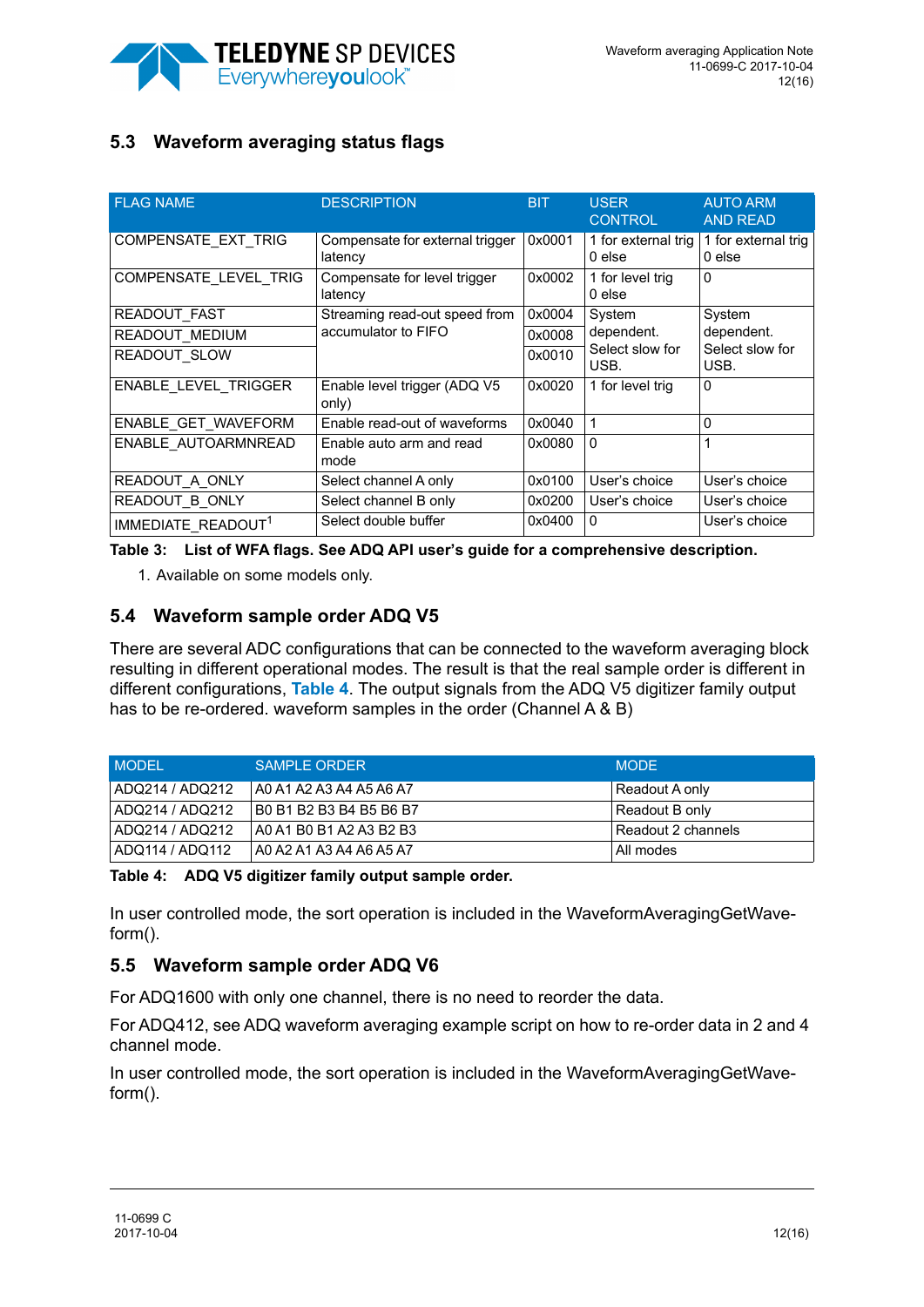

# **6 Example software**

## **6.1 C/C++ example**

There is an example code in the Software Development Kit: ADQAPI\_WaveformAveraging.

# **6.2 MATLAB Example Code**

From MATLAB, only user controlled mode is available. (Streaming is not possible when using MATLAB.) There is an example file in

the Software Development Kit: ADQ\_waveform averaging example.m. The example contains several trigger modes. To illustrate external trigger and level trigger, the trigger output function is used as signal source. Connect the trigger signal to channel A through a 10 dB attenuator, **[Figure 7](#page-12-0)**. Open the example and edit the code to select different triggers.



<span id="page-12-0"></span>**Figure 7: Set up for MATLAB example code**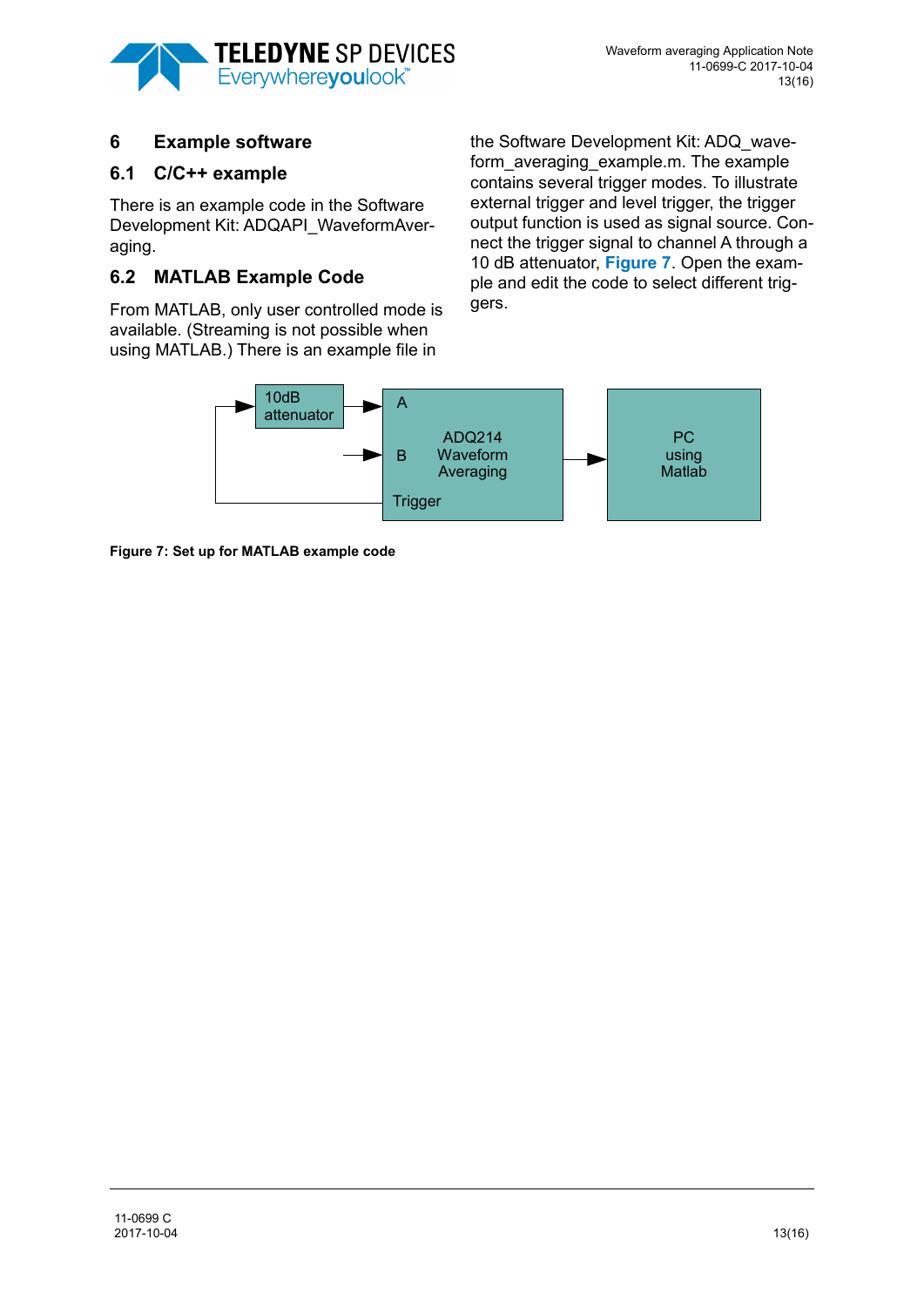

## **7 Measurement examples**

## **7.1 Square wave generator**



#### **Figure 8: Square wave generator set up**



#### **Figure 9: Square wave measurement**

#### **7.2 Sine wave generator (low-cost)**

This experiment is made with a noisy sine

wave generator in order to get illustrative results.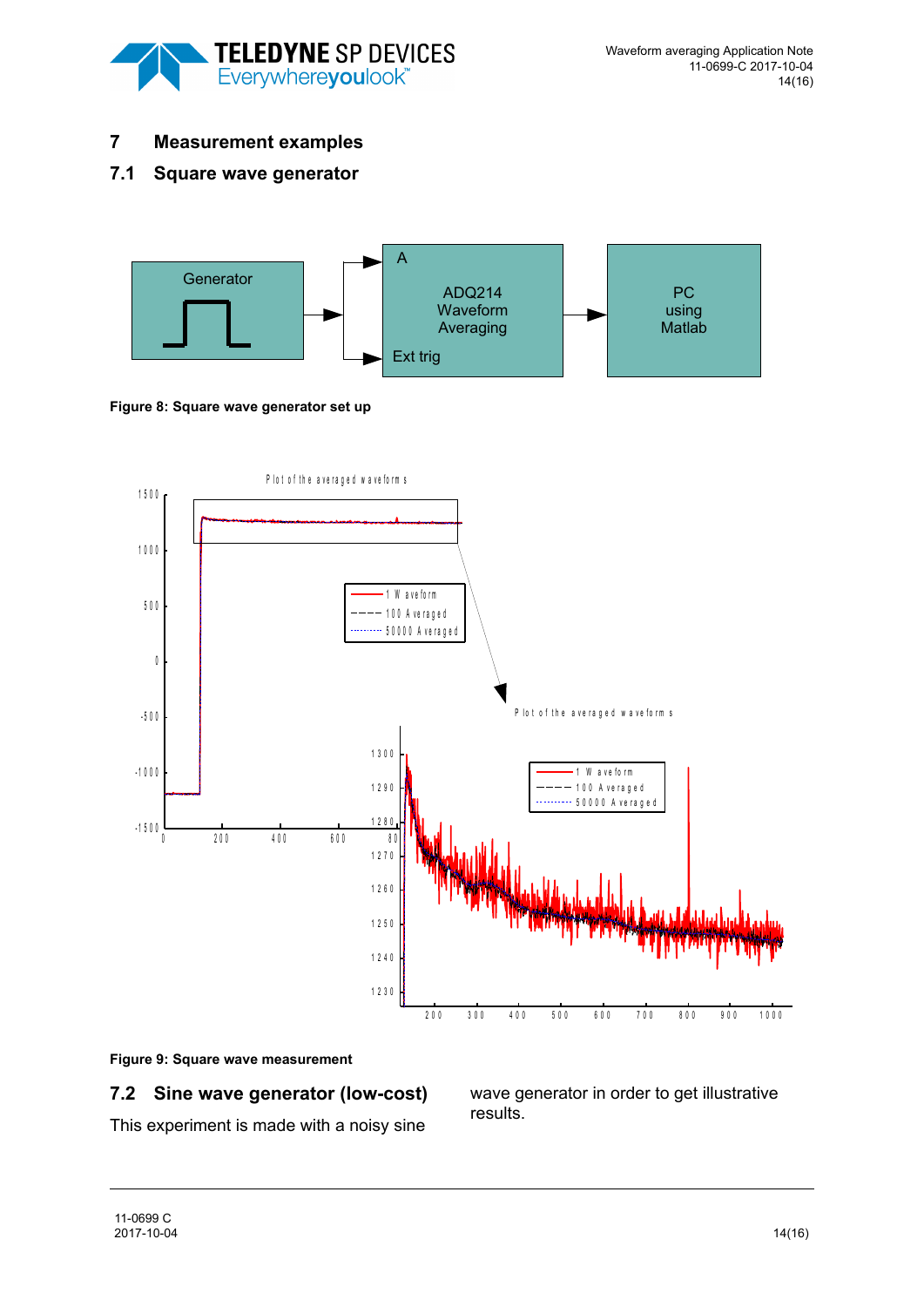



**Figure 10: Sine wave generator set up** 



**Figure 11: Sine wave measurement**